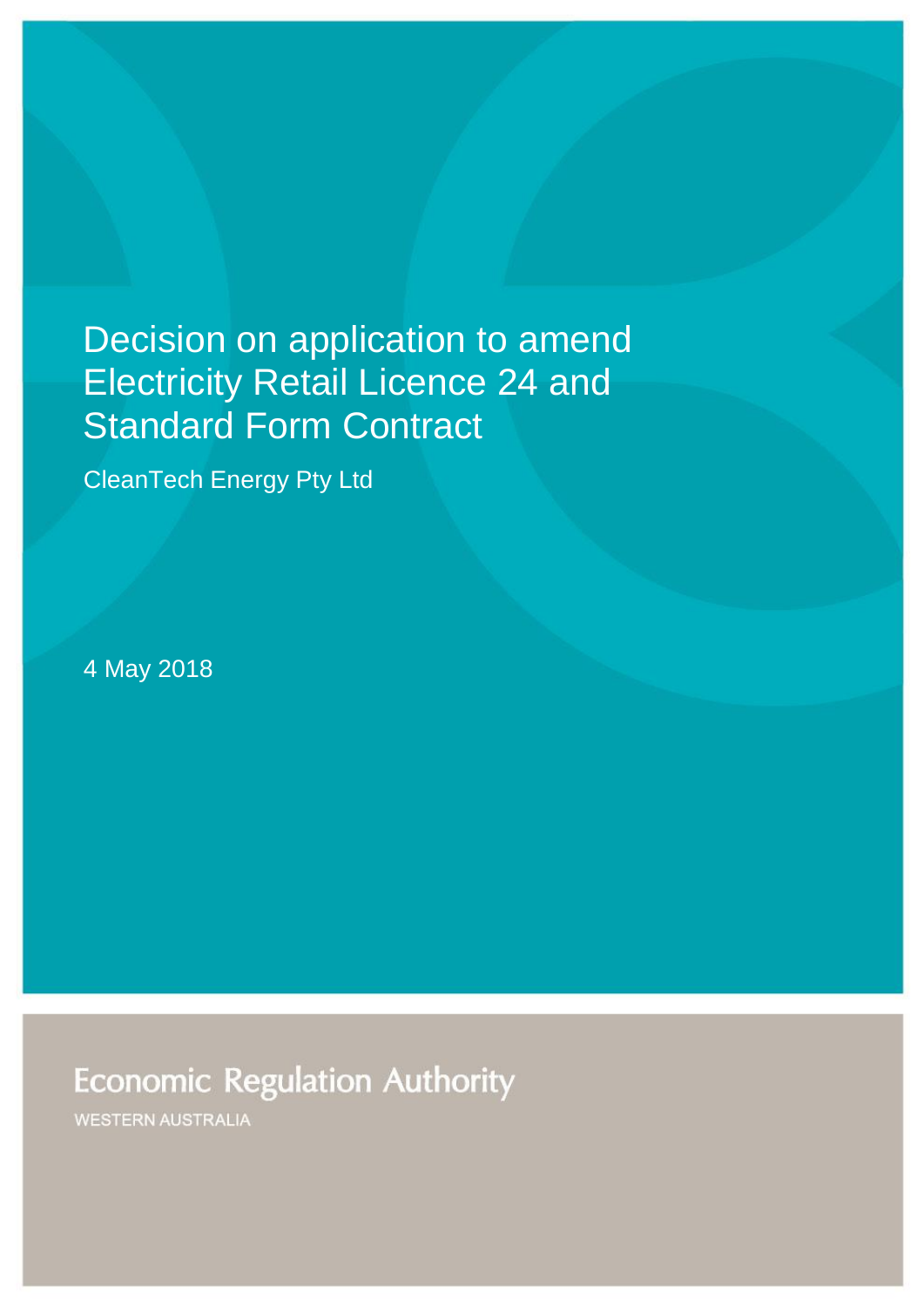# **Economic Regulation Authority**

4th Floor Albert Facey House 469 Wellington Street, Perth

#### **Mail to:**

Perth BC, PO Box 8469 PERTH WA 6849

**T:** 08 6557 7900

**F:** 08 6557 7999

**E:** records@erawa.com.au

**W:** www.erawa.com.au

National Relay Service TTY: 13 36 77 (to assist people with hearing and voice impairment)

We can deliver this report in an alternative format for those with a vision impairment.

© 2018 Economic Regulation Authority. All rights reserved. This material may be reproduced in whole or in part provided the source is acknowledged.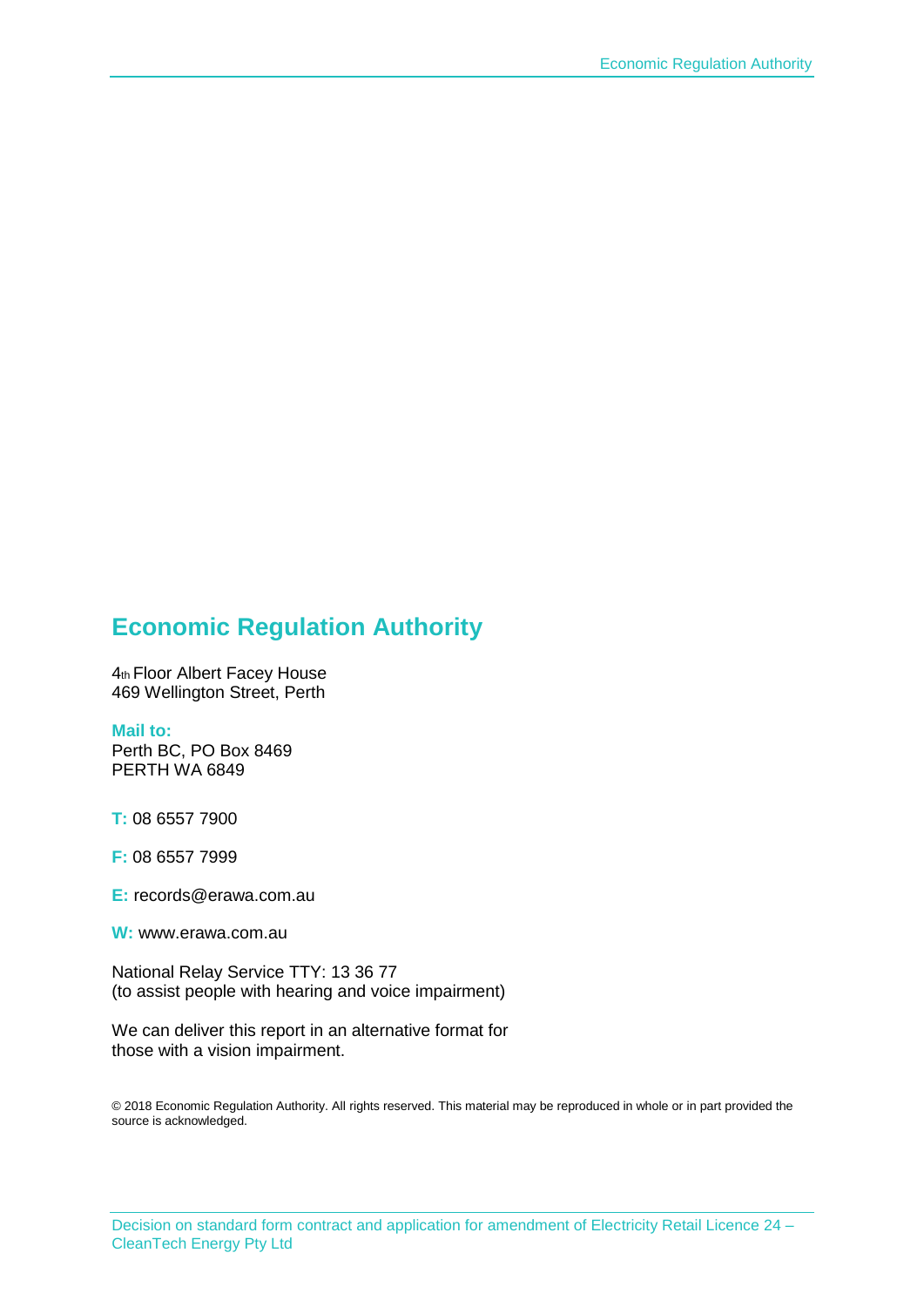# **Decision**

- 1. Pursuant to sections 9 and 21 of the *Electricity Industry Act 2004* (**Act**), the Economic Regulation Authority (**ERA**) approves the amendment of [Electricity Retail](http://www.erawa.com.au/cproot/18980/2/ERL24%20-%20Licence%20effective%204%20May%202018.PDF)  [Licence 24](http://www.erawa.com.au/cproot/18980/2/ERL24%20-%20Licence%20effective%204%20May%202018.PDF) (**ERL24**).
- 2. Pursuant to section 51 of the Act, the ERA approves the [standard form contract](http://www.erawa.com.au/cproot/18979/2/Standard%20Form%20Contract%20-%20CleanTech%20Energy%20Pty%20Ltd%20-%20ERL024.PDF) for the supply of electricity to small use business customers as submitted by CleanTech Energy Pty Ltd (**CleanTech**).
- 3. The licence authorises CleanTech to sell electricity to small use business customers subject to, and in accordance with, the terms set out in the licence for a period of 15 years, commencing on 18 August 2015.
- 4. As required by section 23(1) of the Act, the ERA will publish a notice of the amendment of ERL24 in the Government Gazette as soon as practicable.

# **Reasons**

5. On 15 January 2018, CleanTech [applied](http://www.erawa.com.au/cproot/18686/2/20180206_ERL24_Application%20Form.PDF) for an amendment to ERL24, to be authorised to supply electricity to small use business customers that consume between 50MWh and 160MWh of electricity per year on the South West Interconnected System.

## *Standard form contract*

- 6. Section 50(2) of the Act provides that where a licence was granted but the licensee did not intend to supply small use customers, a licensee may, subsequent to the grant of a licence, submit to the ERA a draft of a standard form contract under which the licensee will supply electricity to small use customers pursuant to the licence if the standard form contract is approved by the ERA.
- 7. CleanTech submitted its standard form contract with its licence amendment application.
- 8. On 4 April 2018, the ERA undertook public consultation on the proposed standard form contract. The period for submissions closed on 24 April 2018. The ERA did not receive any submissions.
- 9. Under the Act, the ERA must not approve a standard form contract if it considers that the contract will not meet the requirements of the Act, the relevant regulations, any other written law, or any term, condition or provision of the electricity retail licence.
- 10. The ERA considers that the standard form contract meets the relevant regulatory requirements.

## *Amendment of licence*

11. Under section 21 of the Act, the ERA may amend a licence in accordance with the application if it is satisfied that the application for the amendment of the licence has been made in a form approved by the ERA and accompanied by the prescribed fee,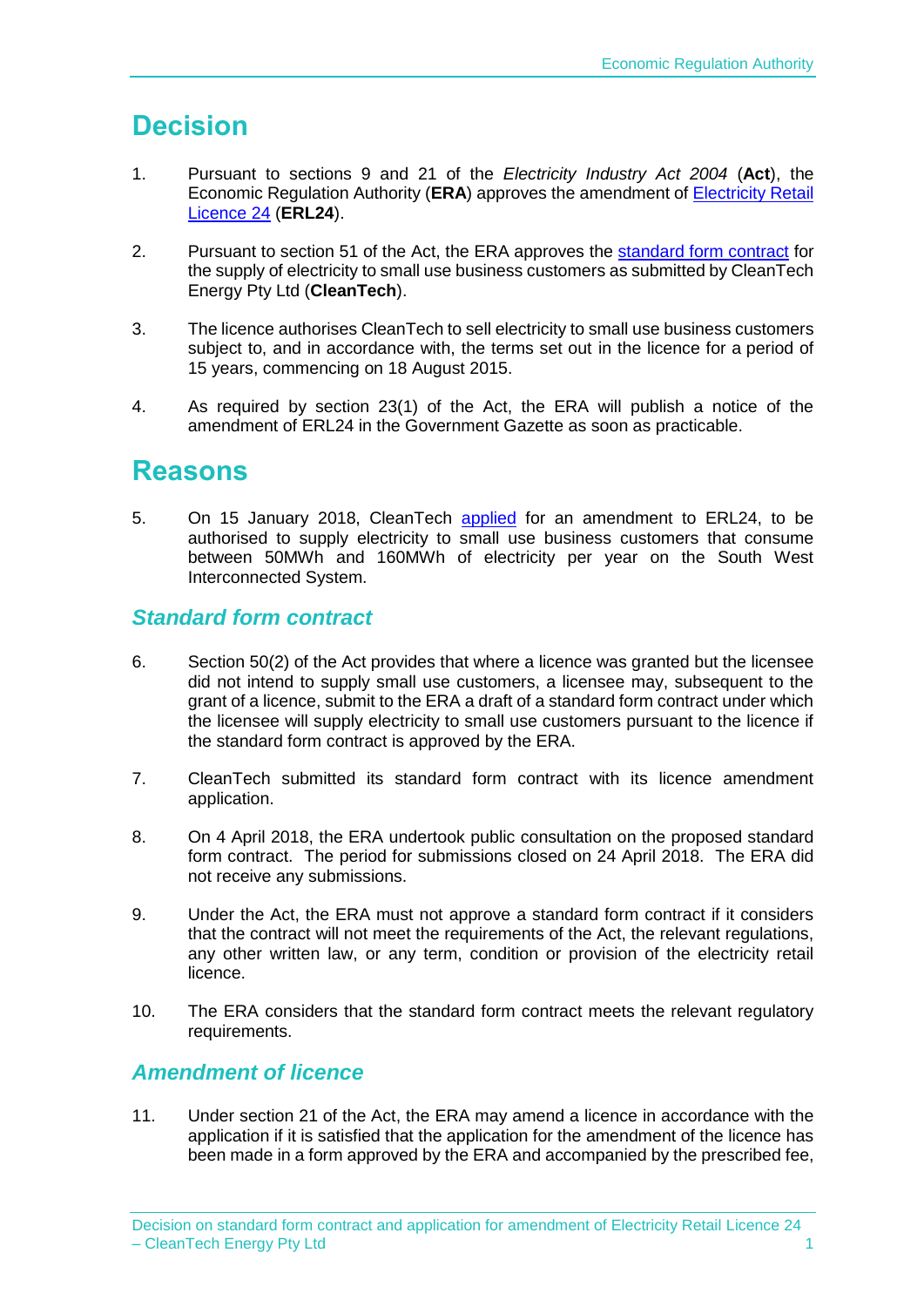and if the applicant has provided any additional information that the ERA may require for the proper consideration of the application.

12. The ERA is satisfied that the requirements under section 21 of the Act have been met.

### **Technical and financial assessments**

- 13. There is no requirement to perform a technical and financial assessment for a licence amendment application. However, if the ERA considers a licence amendment will result in a substantial change to a licensee's business, there is scope for it to require financial and technical assessments as part of the public interest test.
- 14. The ERA determined that it would be prudent to undertake a technical and financial assessment of CleanTech's application, because it considers the supply of electricity to small use business customers will result in a substantial change to CleanTech's business.
- 15. The ERA engaged technical and financial consultants to examine CleanTech's technical and financial resources to undertake the activities to be authorised by the amendment of the licence.
- 16. The technical assessment concluded that:
	- CleanTech has, and is likely to retain, the technical ability and resources to undertake the activities authorised by the amendment of ERL24.
- 17. The financial assessment concluded that:
	- CleanTech has, and is likely to retain, the financial resources to undertake the activities to be authorised by the amendment of ERL24.

#### **Electricity Ombudsman Scheme**

- 18. Section 101 of the Act provides that it is a condition of every retail licence that the licensee cannot supply electricity to small use customers unless the licensee is a member of the Electricity Ombudsman Scheme.<sup>1</sup>
- 19. CleanTech has given the ERA a written commitment that it will apply for membership of the Electricity Ombudsman Scheme. The ERA is satisfied that CleanTech will, upon grant of the licence amendment, become a member of the Scheme.

#### **Public interest**

1

20. Section 9(2) of the Act requires that the ERA must not approve the amendment of a licence unless it is satisfied it will not be contrary to the public interest to do so. The matters to be taken into account in making that decision are set out in section 8(5) of the Act. On 6 February 2018, the ERA undertook public consultation on the proposed application to amend ERL24. The period for submission closed on 27 February 2018. The ERA did not receive any submissions.

<sup>1</sup> The Electricity Ombudsman Scheme is operated by the Energy and Water Ombudsman Western Australia.

Decision on standard form contract and application for amendment of Electricity Retail Licence 24 – CleanTech Energy Pty Ltd 2